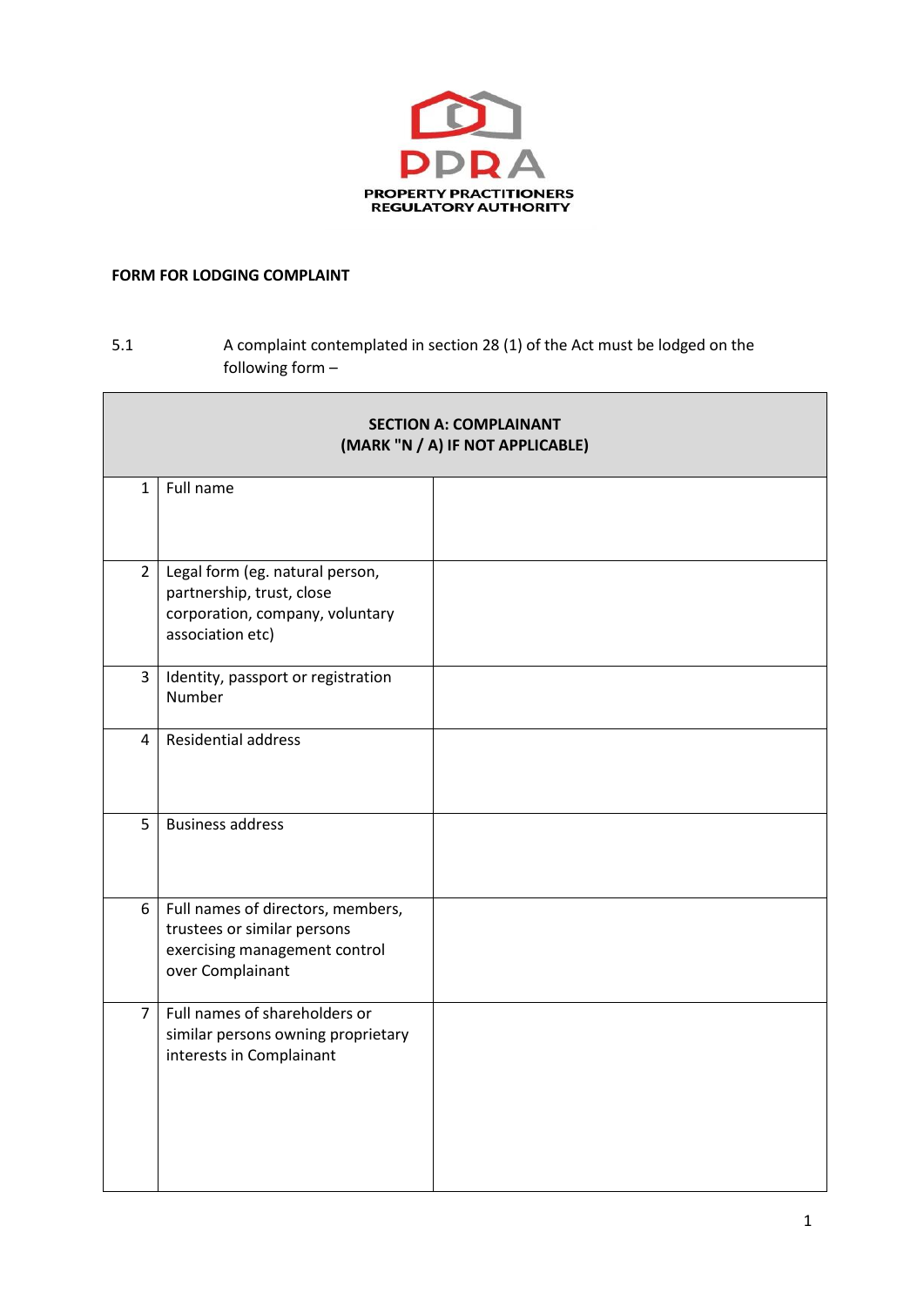

| <b>SECTION B: PROPERTY PRACTITIONER</b><br>(MARK "N / A" IF NOT APPLICABLE) |                                                                                                                                 |  |  |  |
|-----------------------------------------------------------------------------|---------------------------------------------------------------------------------------------------------------------------------|--|--|--|
| $\mathbf{1}$                                                                | Full name                                                                                                                       |  |  |  |
| $\overline{2}$                                                              | Legal form (eg. sole proprietorship,<br>partnership, trust, close corporation<br>or company)                                    |  |  |  |
| 3                                                                           | Identity, passport or registration<br>number                                                                                    |  |  |  |
| 4                                                                           | Fidelity Fund certificate number (if<br>known)                                                                                  |  |  |  |
| 5                                                                           | <b>Residential address</b>                                                                                                      |  |  |  |
| 6                                                                           | <b>Business address</b>                                                                                                         |  |  |  |
| 7                                                                           | Full names of directors, members,<br>trustees or similar persons<br>exercising management control<br>over Property Practitioner |  |  |  |
| 8                                                                           | Full names of shareholders or<br>similar persons owning proprietary<br>interests in Property Practitioner                       |  |  |  |
| <b>SECTION C: DETAILS OF COMPLAINT</b>                                      |                                                                                                                                 |  |  |  |
| $\mathbf{1}$                                                                | Basis of complaint against<br>respondent (ie financing,<br>marketing, management, letting,<br>hiring, sale or purchase)         |  |  |  |
| $\overline{2}$                                                              | Brief description of incident(s)<br>giving rise to complaint                                                                    |  |  |  |
| 3                                                                           | List of supporting documents, if any<br>(must be attached hereto)                                                               |  |  |  |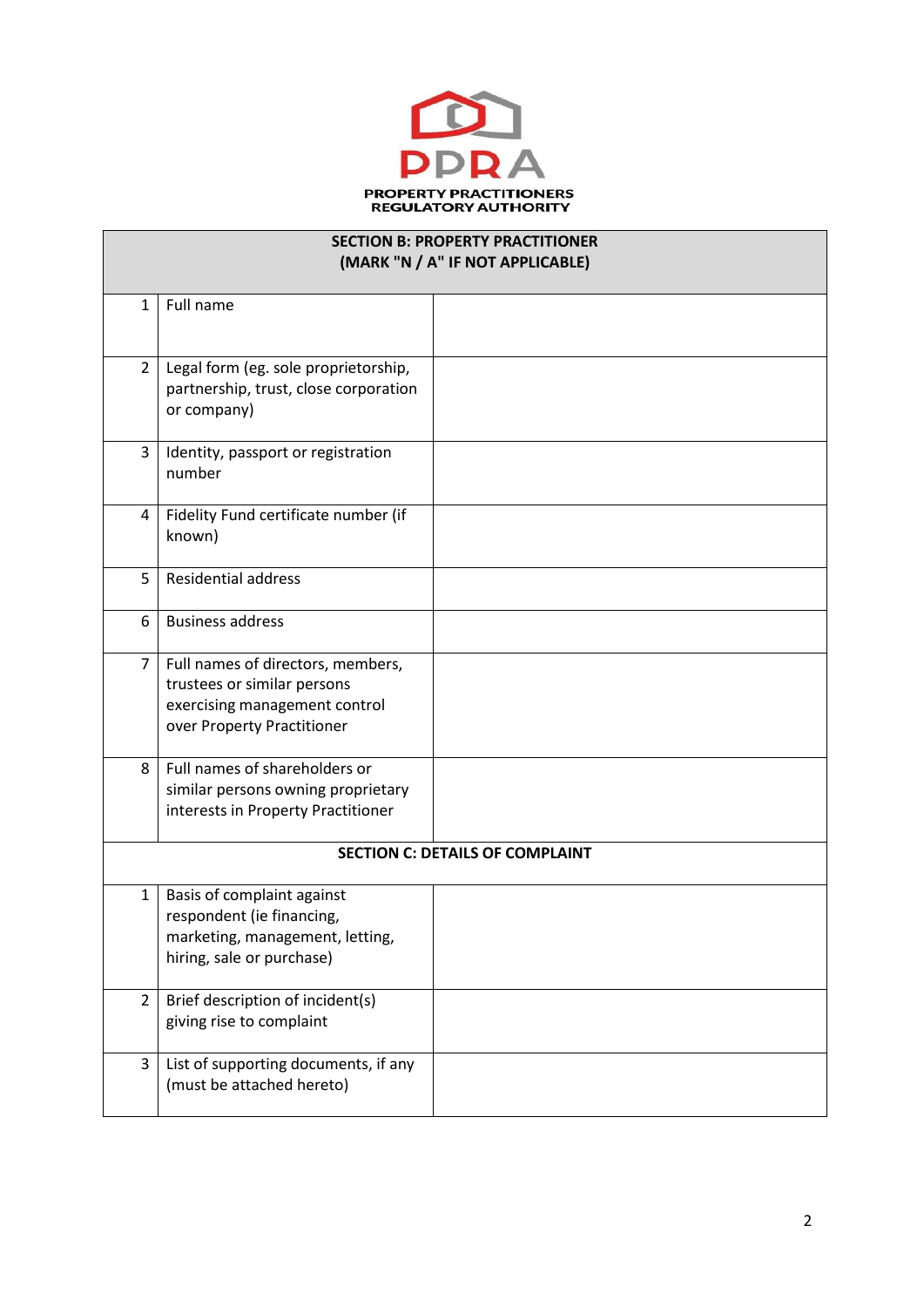

Signed by Complainant at \_\_\_\_\_\_\_\_\_\_\_\_\_\_\_\_\_\_\_\_\_\_\_\_\_\_\_\_ on \_\_\_\_\_\_\_\_\_\_\_\_\_\_\_\_\_\_\_\_\_\_\_\_\_\_\_

Signature of Complainant

## **ADDITIONAL INFORMATION REQUESTED BY THE AUTHORITY**

Please add additional pages if necessary

In support of your complaint, please attach the following documentation:

- 1. If your complaint relates to the purchase or sale of immovable property:
	- a) Sale Agreement / Offer to purchase.
	- b) Mandate
- 2. If your complaint relates to the leasing of immovable property:
	- a) Lease agreement.
- 3. Proof of monies paid as rent / deposit.

Please attach and name any other documentation that you attach in support of your complaint:

…………………………………………………………………………………………………………………………………………………………… ……………………………………………………………………………………………………………………………………………………………. ……………………………………………………………………………………………………………………………………………………………. …………………………………………………………………………………………………………………………………………………………… …………………………………………………………………………………………………………………………………………………………….

## What action have you taken to resolve the dispute with the Property Practitioner?

…………………………………………………………………………………………………………………………………………………………… …………………………………………………………………………………………………………………………………………………………… ……………………………………………………………………………………………………………………………………………………………. …………………………………………………………………………………………………………………………………………………………… ………………………………………………………………………………………………………………………………………………………….. ……………………………………………………………………………………………………………………………………………………………